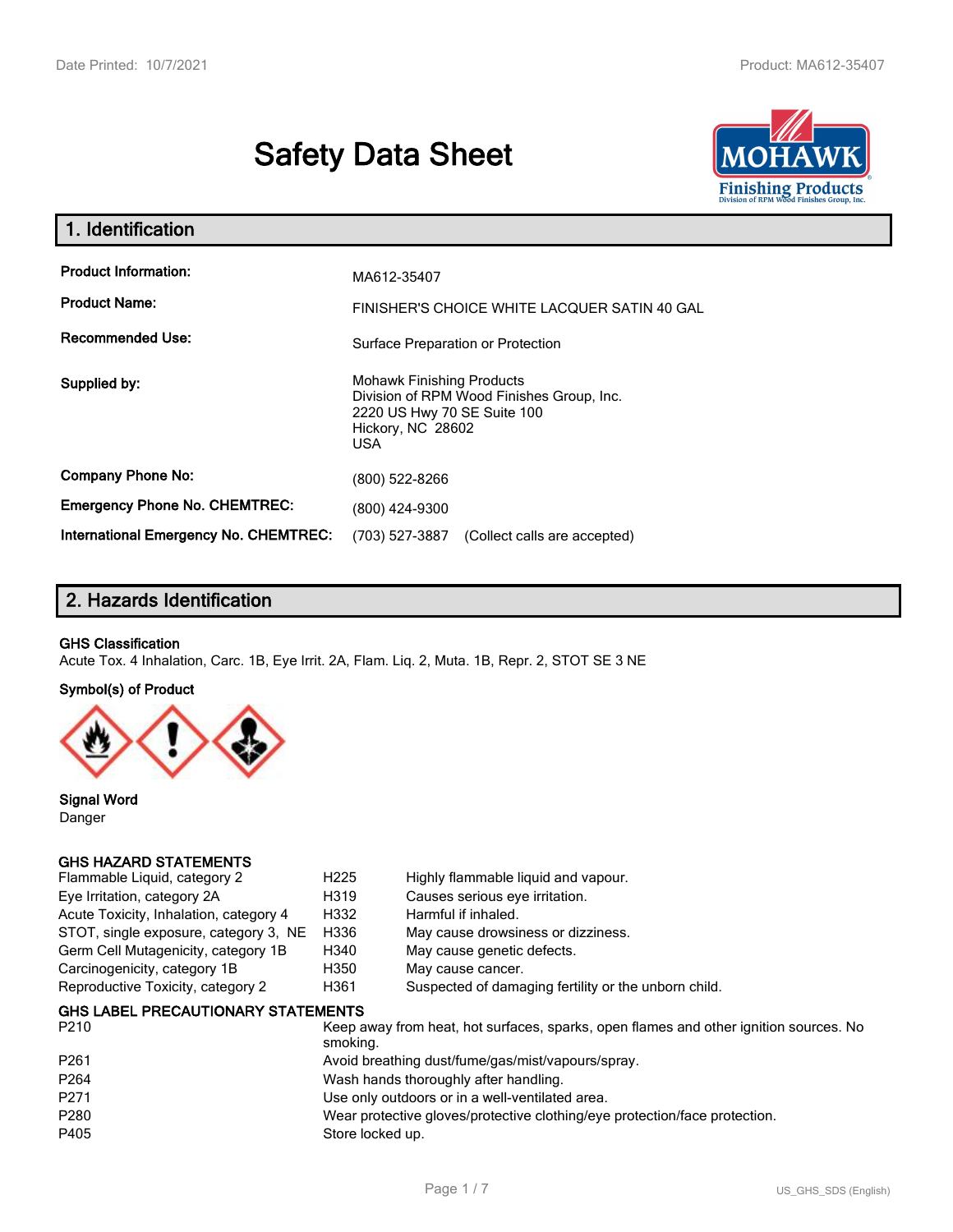| P303+P361+P353                          | IF ON SKIN (or hair): Take off immediately all contaminated clothing. Rinse skin with<br>water/shower.                              |  |  |
|-----------------------------------------|-------------------------------------------------------------------------------------------------------------------------------------|--|--|
| P305+P351+P338                          | IF IN EYES: Rinse cautiously with water for several minutes. Remove contact lenses, if<br>present and easy to do. Continue rinsing. |  |  |
| P403+P233                               | Store in a well-ventilated place. Keep container tightly closed.                                                                    |  |  |
| P <sub>201</sub>                        | Obtain special instructions before use.                                                                                             |  |  |
| P312                                    | Call a POISON CENTER or doctor/physician if you feel unwell.                                                                        |  |  |
| P304+P340                               | IF INHALED: Remove person to fresh air and keep comfortable for breathing.                                                          |  |  |
| P308+P313                               | IF exposed or concerned: Get medical advice/attention.                                                                              |  |  |
| P337+P313                               | If eye irritation persists: Get medical advice/attention.                                                                           |  |  |
| P403+P235                               | Store in a well-ventilated place. Keep cool.                                                                                        |  |  |
| <b>GHS SDS PRECAUTIONARY STATEMENTS</b> |                                                                                                                                     |  |  |
| P <sub>240</sub>                        | Ground/bond container and receiving equipment.                                                                                      |  |  |
| P <sub>241</sub>                        | Use explosion-proof electrical/ventilating/lighting/equipment.                                                                      |  |  |
| P <sub>242</sub>                        | Use only non-sparking tools.                                                                                                        |  |  |
| P <sub>243</sub>                        | Take precautionary measures against static discharge.                                                                               |  |  |

# **3. Composition/Information on ingredients**

| <b>Chemical Name</b>                    | CAS-No.       | <u>Wt. %</u> | <b>GHS Symbols</b> | <b>GHS Statements</b> |
|-----------------------------------------|---------------|--------------|--------------------|-----------------------|
| acetone                                 | 67-64-1       | 40-55        | GHS02-GHS07        | H225-302-319-332-336  |
| titanium dioxide                        | 13463-67-7    | $10 - 25$    | GHS08              | H <sub>351</sub>      |
| cellulose nitrate, cellulose ester      | 9004-70-0     | $2.5 - 10$   | GHS01              | H <sub>201</sub>      |
| butyl cellosolve                        | 111-76-2      | $2.5 - 10$   | GHS06-GHS07        | H302-315-319-330      |
| n-butyl acetate                         | 123-86-4      | $1.0 - 2.5$  | GHS02-GHS07        | H <sub>226</sub> -336 |
| epoxidized soybean oil                  | 8013-07-8     | $1.0 - 2.5$  | GHS07              | H332                  |
| p-chlorobenzotrifluoride                | $98 - 56 - 6$ | $1.0 - 2.5$  | GHS08              | H <sub>351</sub>      |
| aromatic hydrocarbons                   | 64742-95-6    | $0.1 - 1.0$  | GHS06-GHS08        | H304-331-340-350      |
| ethylbenzene                            | 100-41-4      | $0.1 - 1.0$  | GHS02-GHS07-       | H225-304-332-373      |
|                                         |               |              | GHS08              |                       |
| 2-Ethyl-2-hydroxymethyl-1,3-propanediol | 77-99-6       | $0.1 - 1.0$  | GHS08              | H <sub>361</sub>      |
| ethanol                                 | 64-17-5       | $0.1 - 1.0$  | GHS02              | H <sub>225</sub>      |

The exact percentage (concentration) of ingredients is being withheld as a trade secret.

The text for GHS Hazard Statements shown above (if any) is given in the "Other information" Section.

# **4. First-aid Measures**



FIRST AID - EYE CONTACT: IF IN EYES: Rinse cautiously with water for several minutes. Remove contact lenses, if present and easy to do. Continue rinsing. If eye irritation persists: Get medical advice/attention.

FIRST AID - SKIN CONTACT: IF ON SKIN (or hair): Take off immediately all contaminated clothing. Rinse skin with water/shower.

FIRST AID - INGESTION: IF SWALLOWED: rinse mouth. Do NOT induce vomiting. IF exposed or if you feel unwell: Call a POISON CENTER or doctor/physician.

FIRST AID - INHALATION: IF INHALED: Remove person to fresh air and keep comfortable for breathing.

### **5. Fire-fighting Measures**

**SPECIAL FIREFIGHTING PROCEDURES:** Evacuate all persons from the fire area to a safe location. Move non-burning material, as feasible, to a safe location as soon as possible. Fire fighters should be protected from potential explosion hazards while extinguishing the fire. Wear self-contained breathing apparatus (SCBA) and full fire-fighting protective clothing. Thoroughly decontaminate all protective equipment after use. Containers of this material may build up pressure if exposed to heat (fire). Use water spray to cool fire-exposed containers. Use water spray to disperse vapors if a spill or leak has not ignited. DO NOT extinguish a fire resulting from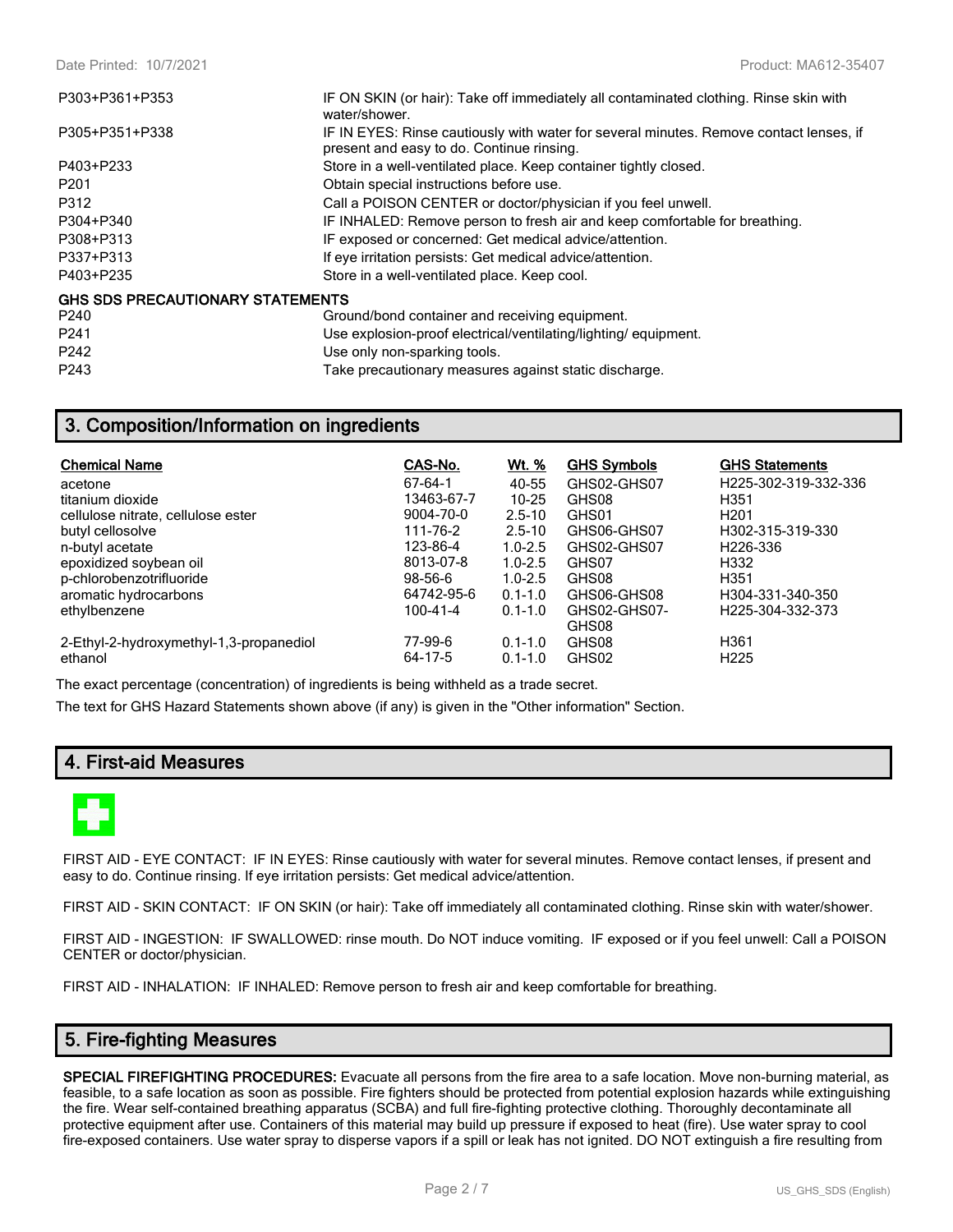the flow of flammable liquid until the flow of the liquid is effectively shut off. This precaution will help prevent the accumulation of an explosive vapor-air mixture after the initial fire is extinguished.

**FIREFIGHTING EQUIPMENT:** This is a NFPA/OSHA Class 1B or less flammable liquid. Follow NFPA30, Chapter 16 for fire protection and fire suppression. Use a dry chemical, carbon dioxide, or similar ABC fire extinguisher for incipeint fires. Water may be used to cool and prevent rupture of containers that are exposed to heat from fire.

# **6. Accidental Release Measures**

#### **ENVIRONMENTAL MEASURES:** No Information

**STEPS TO BE TAKEN IN CASE MATERIAL IS RELEASED OR SPILLED:** Follow personal protective equipment recommendations found in Section VIII. Personal protective equipment needs must be evaluated based on information provided on this sheet and the special circumstances created by the spill including; the material spilled, the quantity of the spill, the area in which the spill occurred, and the training and the expertise of employees in the area responding to the spill. Never exceed any occupational exposure limits. Shut off ignition sources; including electrical equipment and flames. Do not allow smoking in the area. Do not allow the spilled product to enter public drainage system or open waterways.

# **7. Handling and Storage**



**HANDLING:** Avoid inhalation and contact with eyes, skin, and clothing. Wash hands thoroughly after handling and before eating or drinking. In keeping with safe handling practices, avoid ignition sources (smoking, flames, pilot lights, electrical sparks); ground and bond containers when transferring the material to prevent static electricity sparks that could ignite vapor and use spark proof tools and explosion proof equipment. Empty containers may retain product residue or vapor. Do not pressurize, cut, weld, braze, solder, drill, grind, or expose container to heat, flame, sparks, static electricity, or other sources of ignition. Any of these actions can potentially cause an explosion that may lead to injury.

**STORAGE:** Keep containers closed when not in use. Store in cool well ventilated space away from incompatible materials.

## **8. Exposure Controls/Personal Protection**

| Ingredients with Occupational Exposure Limits |                      |                       |                     |                         |  |
|-----------------------------------------------|----------------------|-----------------------|---------------------|-------------------------|--|
| <b>Chemical Name</b>                          | <b>ACGIH TLV-TWA</b> | <b>ACGIH-TLV STEL</b> | <b>OSHA PEL-TWA</b> | <b>OSHA PEL-CEILING</b> |  |
| acetone                                       | $250$ ppm            | $500$ ppm             | $1000$ ppm          | N.D.                    |  |
| titanium dioxide                              | $10 \text{ mg/m}$    | N.D.                  | $15 \text{ mg/m}$   | N.D.                    |  |
| cellulose nitrate, cellulose ester            | N.D.                 | N.D.                  | N.D.                | N.D.                    |  |
| butyl cellosolve                              | 20 ppm               | N.D.                  | 50 ppm              | N.D.                    |  |
| n-butyl acetate                               | 50 ppm               | $150$ ppm             | $150$ ppm           | N.D.                    |  |
| epoxidized soybean oil                        | N.D.                 | N.D.                  | N.D.                | N.D.                    |  |
| p-chlorobenzotrifluoride                      | N.D.                 | N.D.                  | N.D.                | N.D.                    |  |
| aromatic hydrocarbons                         | N.D.                 | N.D.                  | N.D.                | N.D.                    |  |
| ethylbenzene                                  | 20 ppm               | N.D.                  | $100$ ppm           | N.D.                    |  |
| 2-Ethyl-2-hydroxymethyl-1,3-propanediol N.D.  |                      | N.D.                  | N.D.                | N.D.                    |  |
| ethanol                                       | N.D.                 | 1000 ppm              | $1000$ ppm          | N.D.                    |  |

**Further Advice: MEL = Maximum Exposure Limit OES = Occupational Exposure Standard SUP = Supplier's Recommendation Sk = Skin Sensitizer N.E. = Not Established N.D. = Not Determined**

### **Personal Protection**



**RESPIRATORY PROTECTION:** Use adequate engineering controls and ventilation to keep levels below recommended or statutory exposure limits. If exposure levels exceed limits use appropriate approved respiratory protection equipment.

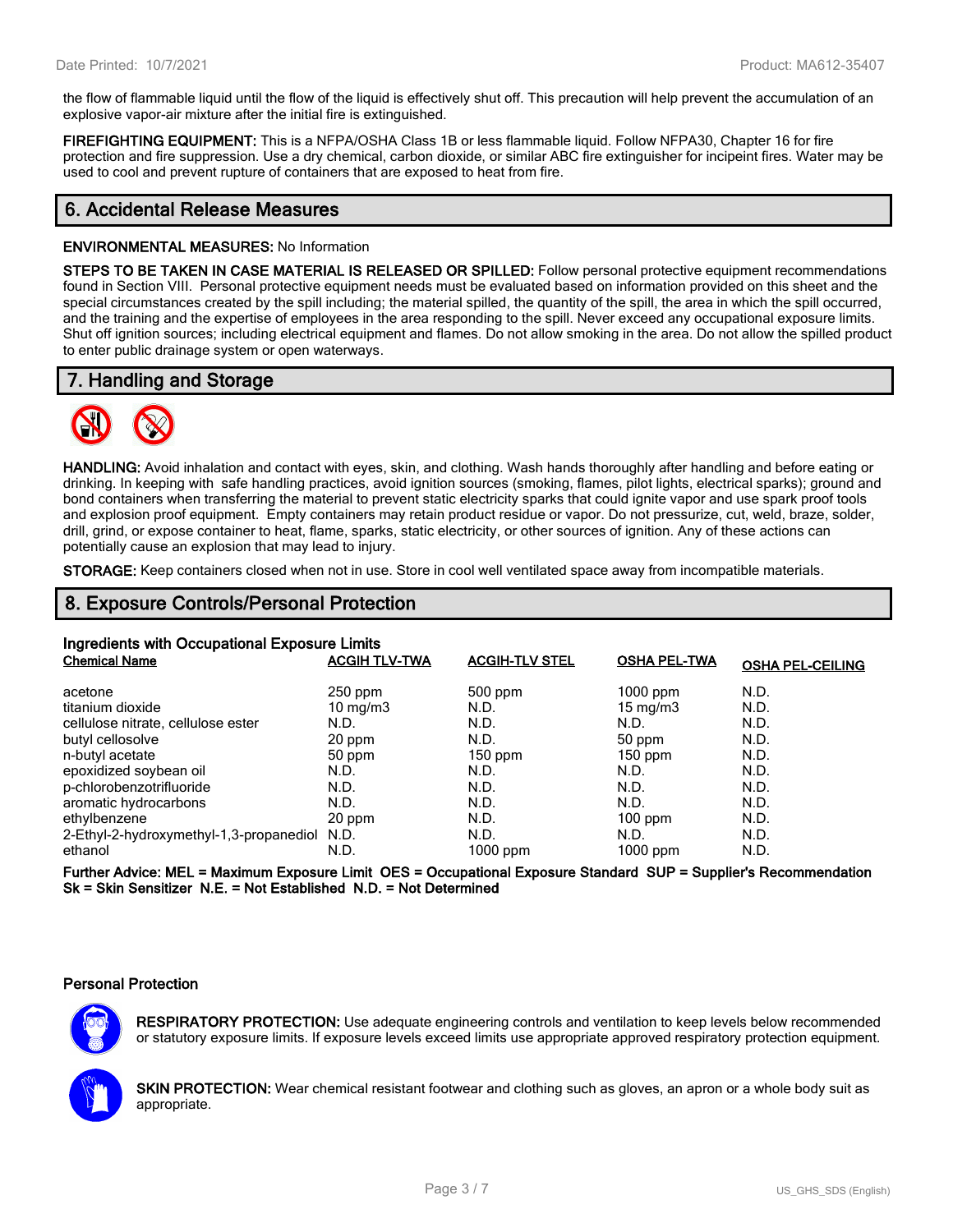

**EYE PROTECTION:** Wear chemical-resistant glasses and/or goggles and a face shield when eye and face contact is possible due to splashing or spraying of material.



**OTHER PROTECTIVE EQUIPMENT:** No Information



**HYGIENIC PRACTICES:** It is good practice to avoid contact with the product and/or its vapors, mists or dust by using appropriate protective measures. Wash thoroughly after handling and before eating or drinking.

# **9. Physical and Chemical Properties**

| Appearance:                    | <b>Colored Liquid</b>            | <b>Physical State:</b>                      | <b>LIQUID</b>   |
|--------------------------------|----------------------------------|---------------------------------------------|-----------------|
| Odor:                          | <b>Strong Solvent</b>            | <b>Odor Threshold:</b>                      | Not determined  |
| Density, g/cm3:                | 0.996                            | pH:                                         | Not determined  |
| Freeze Point, °F:              | Not determined                   | Viscosity:                                  | Not determined  |
| <b>Solubility in Water:</b>    | Not determined                   | Partition Coefficient, n-octanol/<br>water: | Not determined  |
| Decomposition temperature, °F: | Not determined                   | <b>Explosive Limits, %:</b>                 | Not determined  |
| Boiling Range, °F:             | $>$ 100 °F                       | Flash Point, °F:                            | -4 $^{\circ}$ F |
| Combustibility:                | <b>Supports Combustion</b>       | Auto-Ignition Temperature, °F:              | Not determined  |
| <b>Evaporation Rate:</b>       | <b>Faster than Diethyl Ether</b> | Vapor Pressure, mmHg:                       | Not determined  |
| <b>Vapor Density:</b>          | Not determined                   |                                             |                 |
| $N.I. = No Information$        |                                  |                                             |                 |

# **10. Stability and reactivity**

**STABILITY:** Stable under normal conditions.

**CONDITIONS TO AVOID:** Heat, flames and sparks.

**INCOMPATIBILITY:** Acids, Bases, Oxidizing agents

**HAZARDOUS DECOMPOSITION PRODUCTS:** Not determined.

### **11. Toxicological information**

**Practical Experiences**

**EMERGENCY OVERVIEW:** No Information **EFFECT OF OVEREXPOSURE - EYE CONTACT:** No Information **EFFECT OF OVEREXPOSURE - INGESTION:** No Information **EFFECT OF OVEREXPOSURE - INHALATION:** No Information **EFFECT OF OVEREXPOSURE - SKIN CONTACT:** No Information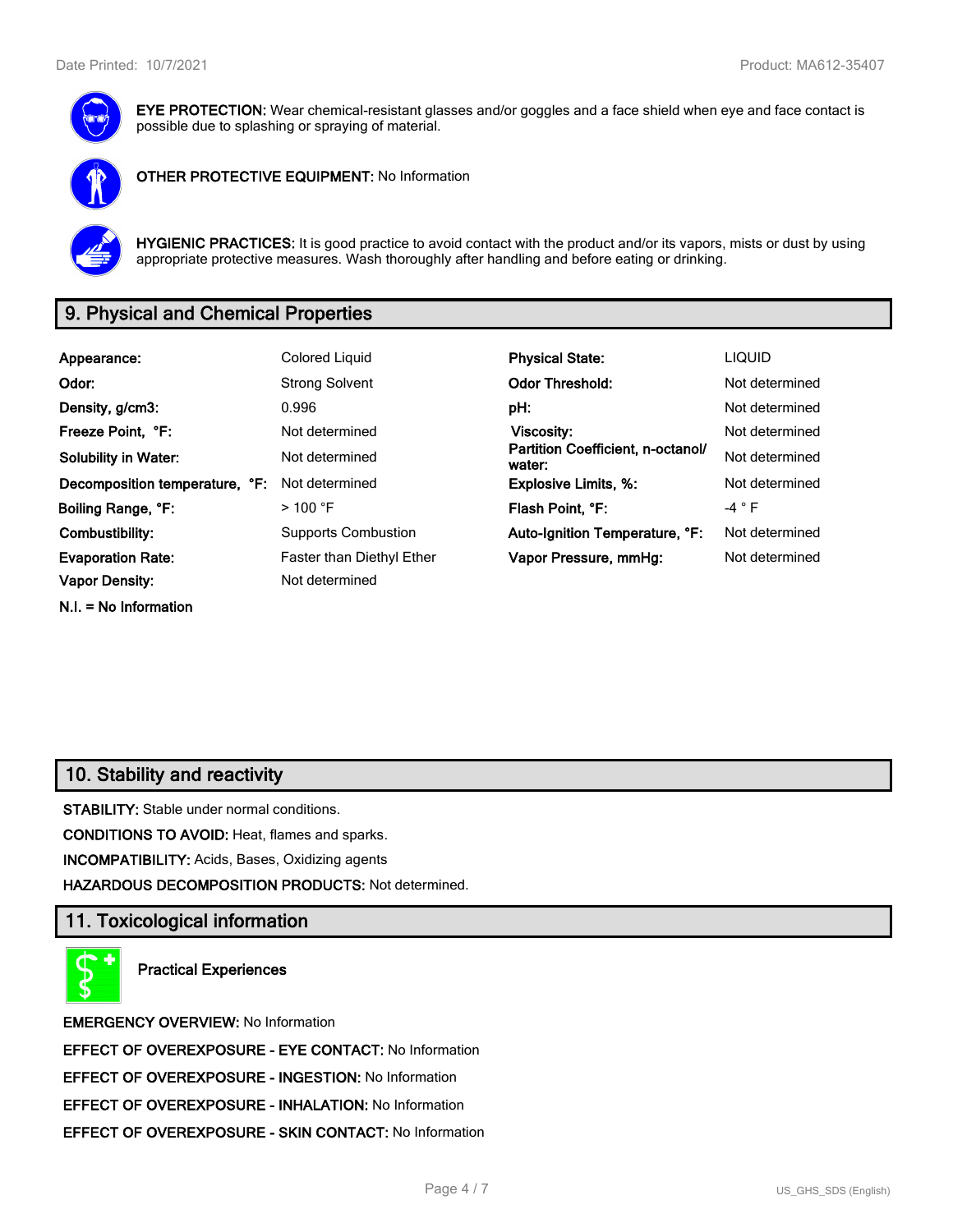#### **CARCINOGENICITY:** May cause cancer.

This product contains Titanium Dioxide, which is listed by IARC as possibly carcinogenic to humans (Group 2B). This listing is based on inadequate evidence of carcinogenicity in humans and sufficient evidence in experimental animals. This classification is relevant when exposed to titanium dioxide in dust or powder form only, including cured product that is subject to sanding, grinding, cutting, or other surface preparation activities.

### **PRIMARY ROUTE(S) OF ENTRY:**

#### **Eye Contact, Skin Contact, Inhalation**

### **Acute Toxicity Values The acute effects of this product have not been tested. Data on individual components are tabulated below**

| CAS-No.<br>67-64-1 | <b>Chemical Name</b><br>acetone         | Oral LD50<br>1800 mg/kg Rat | Dermal LD50<br>20000 mg/kg Rabbit | <u>Vapor LC50</u><br>50.1 mg/L Rat |
|--------------------|-----------------------------------------|-----------------------------|-----------------------------------|------------------------------------|
| 13463-67-7         | titanium dioxide                        | >10000 mg/kg Rat            | $>10000$ mg/kg Rabbit $>20$ mg/l  |                                    |
| 9004-70-0          | cellulose nitrate, cellulose ester      | >5000 mg/kg Rat             | >5000 mg/kg                       | $>20$ mg/l                         |
| 111-76-2           | butyl cellosolve                        | 470 mg/kg Rat               | >2000 mg/kg Rabbit                | $>4.9$ ma/l                        |
| 123-86-4           | n-butyl acetate                         | 14130 mg/kg Rat             | >17600 mg/kg Rabbit 23.4 mg/l Rat |                                    |
| 8013-07-8          | epoxidized soybean oil                  | 21000 mg/kg Rat             | >19600 mg/kg Rabbit >20.1         |                                    |
| $98 - 56 - 6$      | p-chlorobenzotrifluoride                | 13000 mg/kg Rat             | >2683 mg/kg Rabbit                | 33 mg/L Rat                        |
| 64742-95-6         | aromatic hydrocarbons                   | 14000 mg/kg Rat             | >2000 mg/kg Rabbit                | >4.96 mg/l Rat                     |
| 100-41-4           | ethylbenzene                            | 3500 mg/kg Rat              | 15400 mg/kg Rabbit                | 17.2 mg/L Rat                      |
| 77-99-6            | 2-Ethyl-2-hydroxymethyl-1,3-propanediol | 14100 mg/kg Rat             | >10,000 mg/kg Rabbit N.I.         |                                    |
| 64-17-5            | ethanol                                 | 7060 mg/kg Rat              | 15,800 mg/kg                      | 124.7 mg/L Rat                     |

#### **N.I. = No Information**

# **12. Ecological information**

**ECOLOGICAL INFORMATION:** Ecological evaluation of this material has not been performed; however, do not allow the product to be released to the environment without governmental approval/permits.

### **13. Disposal Information**



### **Product**

**DISPOSAL METHOD:** Waste from this material may be a listed and/or characteristic hazardous waste. Dispose of material, contaminated absorbent, container and unused contents in accordance with local, state, and federal regulations.

**STEPS TO BE TAKEN IN CASE MATERIAL IS RELEASED OR SPILLED:** Follow personal protective equipment recommendations found in Section VIII. Personal protective equipment needs must be evaluated based on information provided on this sheet and the special circumstances created by the spill including; the material spilled, the quantity of the spill, the area in which the spill occurred, and the training and the expertise of employees in the area responding to the spill. Never exceed any occupational exposure limits. Shut off ignition sources; including electrical equipment and flames. Do not allow smoking in the area. Do not allow the spilled product to enter public drainage system or open waterways.

### **14. Transport Information**

#### **SPECIAL TRANSPORT PRECAUTIONS:** No Information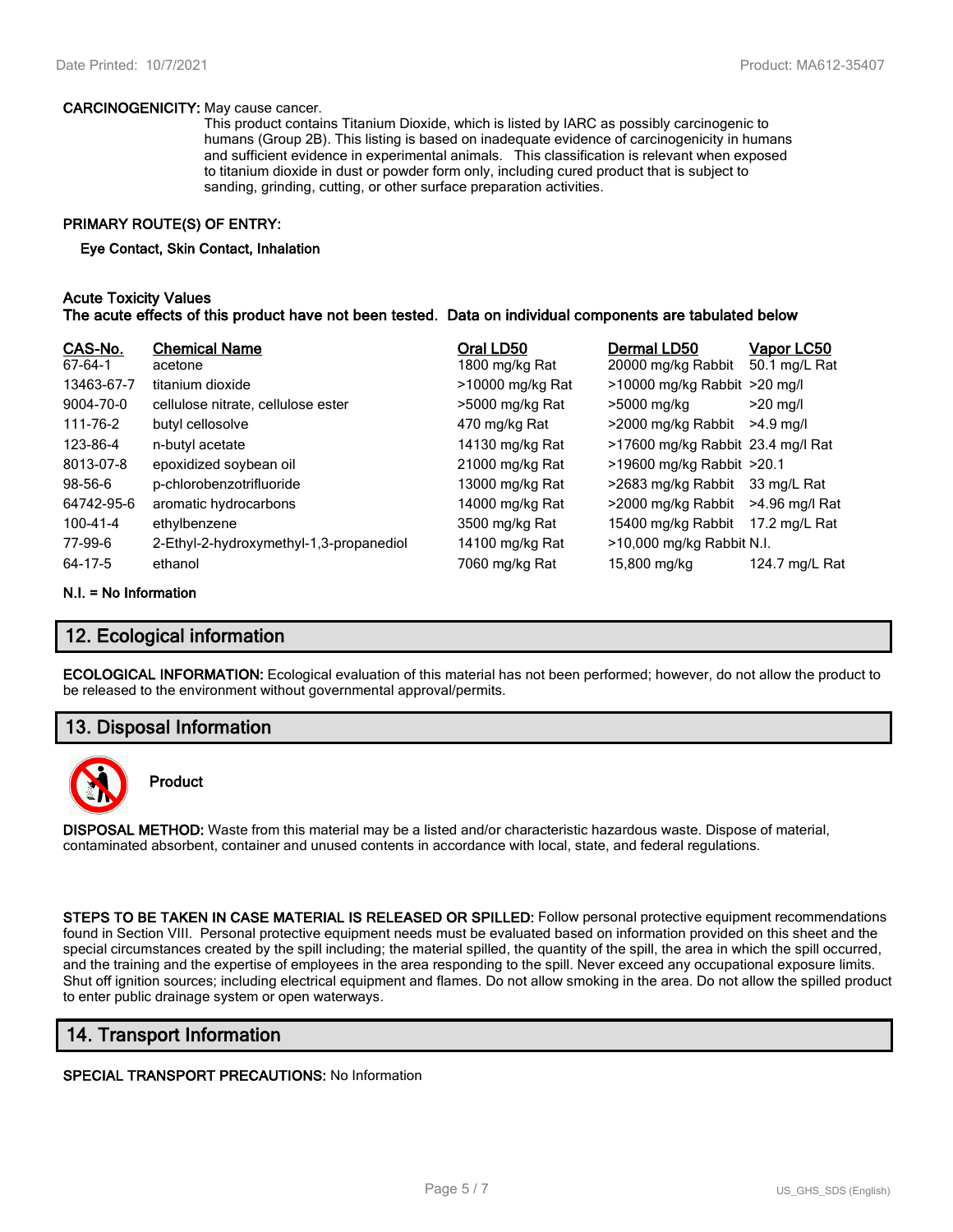**DOT:** CONSUMER COMMODITY **IATA:** UN1263, PAINT, 3, II **IMDG:** UN1263, PAINT, 3, II

## **15. Regulatory Information**

## **U.S. Federal Regulations:**

### **CERCLA - SARA Hazard Category**

This product has been reviewed according to the EPA 'Hazard Categories' promulgated under Sections 311 and 312 of the Superfund Amendment and Reauthorization Act of 1986 (SARA Title III) and is considered, under applicable definitions, to meet the following categories:

Fire Hazard, Acute Health Hazard, Chronic Health Hazard

### **SARA SECTION 313**

This product contains the following substances subject to the reporting requirements of Section 313 of Title III of the Superfund Amendment and Reauthorization Act of 1986 and 40 CFR part 372:

No Sara 313 components exist in this product.

### **TOXIC SUBSTANCES CONTROL ACT**

This product contains the following chemical substances subject to the reporting requirements of TSCA 12(B) if exported from the United States:

| <b>Chemical Name</b>         | CAS-No.   |
|------------------------------|-----------|
| p-chlorobenzotrifluoride     | $98-56-6$ |
| octamethylcyclotetrasiloxane | 556-67-2  |
| acetaldehyde                 | 75-07-0   |

# **U.S. State Regulations:**

### **CALIFORNIA PROPOSITION 65**

WARNING: Cancer and Reproductive Harm - www.P65Warnings.ca.gov.

Titanium Dioxide, Cancer, 11.2302% Propylidynetrimethanol, Reproductive Harm, 0.1195%

# **16. Other Information**

| <b>Revision Date:</b><br>10/7/2021 |                                     |                                                                               |     |                    | <b>Supersedes Date:</b> |                             | 8/25/2021 |
|------------------------------------|-------------------------------------|-------------------------------------------------------------------------------|-----|--------------------|-------------------------|-----------------------------|-----------|
| <b>Reason for revision:</b>        |                                     | <b>Revision Description Changed</b>                                           |     |                    |                         |                             |           |
|                                    | Datasheet produced by:              | <b>Regulatory Department</b>                                                  |     |                    |                         |                             |           |
| <b>HMIS Ratings:</b>               |                                     |                                                                               |     |                    |                         |                             |           |
| Health:                            | ົ                                   | Flammability:                                                                 | 3   | <b>Reactivity:</b> |                         | <b>Personal Protection:</b> | х         |
|                                    | Volatile Organic Compounds, gr/ltr: |                                                                               | 268 |                    |                         |                             |           |
|                                    |                                     | Text for GHS Hazard Statements shown in Section 3 describing each ingredient: |     |                    |                         |                             |           |
| H <sub>201</sub>                   |                                     | <undefined></undefined>                                                       |     |                    |                         |                             |           |